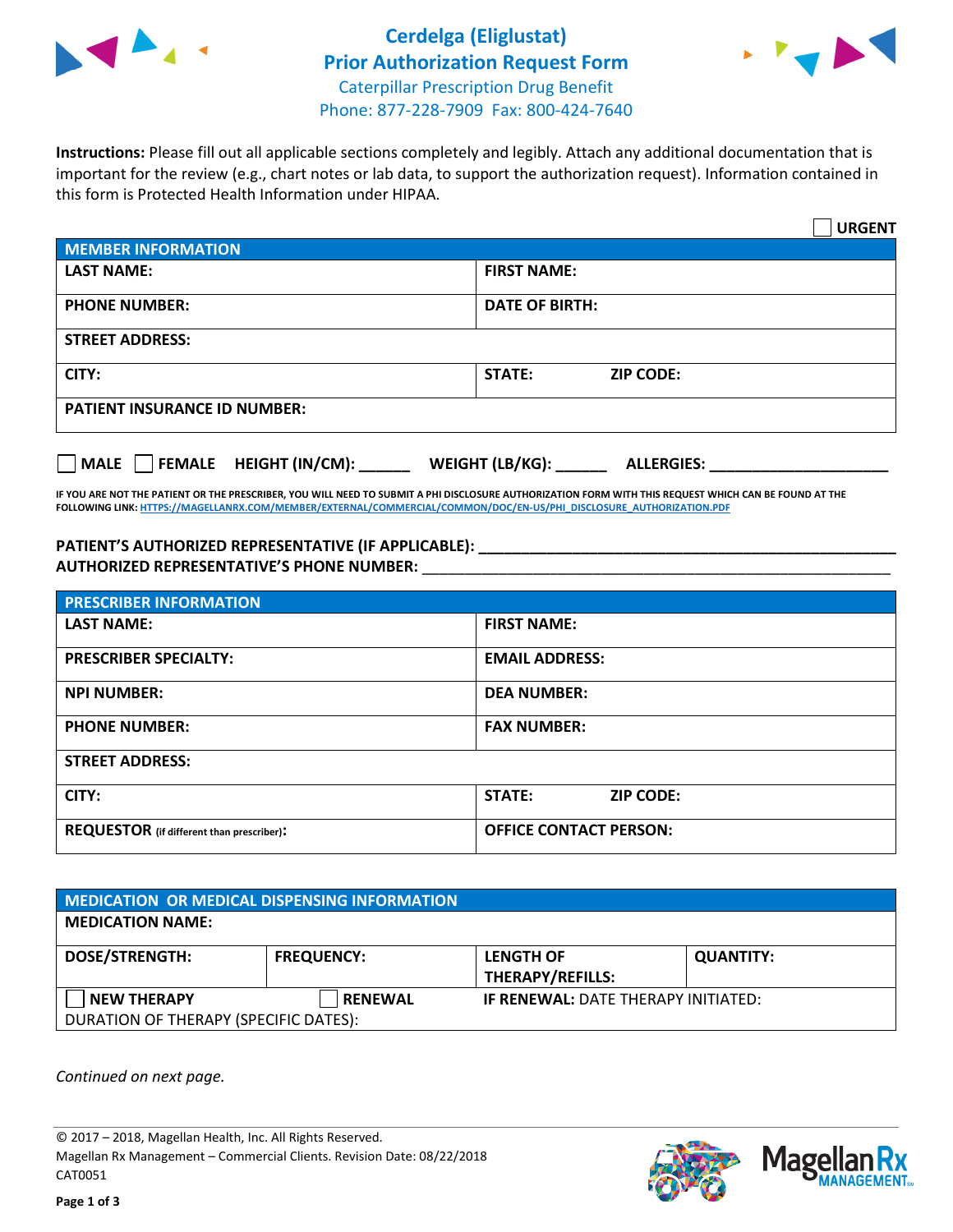



|                                                                                                                                                                                                                                                                                                           | MEMBER'S FIRST NAME:                                                                                             |                                    |  |  |
|-----------------------------------------------------------------------------------------------------------------------------------------------------------------------------------------------------------------------------------------------------------------------------------------------------------|------------------------------------------------------------------------------------------------------------------|------------------------------------|--|--|
|                                                                                                                                                                                                                                                                                                           | 1. HAS THE PATIENT TRIED ANY OTHER MEDICATIONS FOR THIS CONDITION?                                               | YES (if yes, complete below)<br>NO |  |  |
| <b>MEDICATION/THERAPY (SPECIFY</b>                                                                                                                                                                                                                                                                        | <b>DURATION OF THERAPY (SPECIFY</b>                                                                              | <b>RESPONSE/REASON FOR</b>         |  |  |
| DRUG NAME AND DOSAGE):                                                                                                                                                                                                                                                                                    | DATES):                                                                                                          | <b>FAILURE/ALLERGY:</b>            |  |  |
|                                                                                                                                                                                                                                                                                                           |                                                                                                                  |                                    |  |  |
|                                                                                                                                                                                                                                                                                                           |                                                                                                                  |                                    |  |  |
|                                                                                                                                                                                                                                                                                                           |                                                                                                                  | ICD-10:                            |  |  |
| <b>2. LIST DIAGNOSES:</b><br>Diagnosis__________________ICD-10 Code(s):_____________                                                                                                                                                                                                                      |                                                                                                                  |                                    |  |  |
|                                                                                                                                                                                                                                                                                                           |                                                                                                                  |                                    |  |  |
|                                                                                                                                                                                                                                                                                                           | 3. REQUIRED CLINICAL INFORMATION: PLEASE PROVIDE ALL RELEVANT CLINICAL INFORMATION TO SUPPORT A                  |                                    |  |  |
| PRIOR AUTHORIZATION.                                                                                                                                                                                                                                                                                      |                                                                                                                  |                                    |  |  |
| Is the patient 18 years of age or older? □ Yes □ No                                                                                                                                                                                                                                                       |                                                                                                                  |                                    |  |  |
| Does the patient have a diagnosis of Gaucher disease? $\Box$ Yes $\Box$ No                                                                                                                                                                                                                                |                                                                                                                  |                                    |  |  |
|                                                                                                                                                                                                                                                                                                           | Has the patient's CYP2D6 metabolizer status been determined using an FDA-cleared test for CYP450                 |                                    |  |  |
| genotyping (e.g., Amplichip)? $\Box$ Yes $\Box$ No                                                                                                                                                                                                                                                        |                                                                                                                  |                                    |  |  |
|                                                                                                                                                                                                                                                                                                           |                                                                                                                  |                                    |  |  |
| What is the patient's CYP2D6 metabolizer status?* (Please Circle)<br>*Submission of the test result is required.                                                                                                                                                                                          |                                                                                                                  |                                    |  |  |
| • Extensive CYP2D6 metabolizer                                                                                                                                                                                                                                                                            |                                                                                                                  |                                    |  |  |
| · Intermediate CYP2D6 metabolizer                                                                                                                                                                                                                                                                         |                                                                                                                  |                                    |  |  |
| • Poor CYP2D6 metabolizer                                                                                                                                                                                                                                                                                 |                                                                                                                  |                                    |  |  |
|                                                                                                                                                                                                                                                                                                           |                                                                                                                  |                                    |  |  |
| · Ultra-rapid CYP2D6 metabolizer<br>· Indeterminate CYP2D6 metabolize                                                                                                                                                                                                                                     |                                                                                                                  |                                    |  |  |
|                                                                                                                                                                                                                                                                                                           |                                                                                                                  |                                    |  |  |
|                                                                                                                                                                                                                                                                                                           | Are there any other comments, diagnoses, symptoms, medications tried or failed, and/or any other information the |                                    |  |  |
| physician feels is important to this review?                                                                                                                                                                                                                                                              |                                                                                                                  |                                    |  |  |
|                                                                                                                                                                                                                                                                                                           |                                                                                                                  |                                    |  |  |
|                                                                                                                                                                                                                                                                                                           |                                                                                                                  |                                    |  |  |
|                                                                                                                                                                                                                                                                                                           |                                                                                                                  |                                    |  |  |
| Please note: Not all drugs/diagnosis are covered on all plans. This request may be denied unless all required                                                                                                                                                                                             |                                                                                                                  |                                    |  |  |
| information is received.                                                                                                                                                                                                                                                                                  |                                                                                                                  |                                    |  |  |
| ATTESTATION: I attest the information provided is true and accurate to the best of my knowledge. I understand that                                                                                                                                                                                        |                                                                                                                  |                                    |  |  |
| the Health Plan, insurer, Medical Group or its designees may perform a routine audit and request the medical                                                                                                                                                                                              |                                                                                                                  |                                    |  |  |
| information necessary to verify the accuracy of the information reported on this form.                                                                                                                                                                                                                    |                                                                                                                  |                                    |  |  |
|                                                                                                                                                                                                                                                                                                           |                                                                                                                  |                                    |  |  |
| Prescriber Signature or Electronic I.D. Verification:                                                                                                                                                                                                                                                     |                                                                                                                  | Date:                              |  |  |
| <b>CONFIDENTIALITY NOTICE:</b> The documents accompanying this transmission contain confidential health information that is legally privileged. If<br>you are not the intended recipient, you are hereby notified that any disclosure, copying, distribution, or action taken in reliance on the contents |                                                                                                                  |                                    |  |  |
| of these documents is strictly prohibited. If you have received this information in error, please notify the sender immediately (via return FAX)                                                                                                                                                          |                                                                                                                  |                                    |  |  |
| and arrange for the return or destruction of these documents.                                                                                                                                                                                                                                             |                                                                                                                  |                                    |  |  |
|                                                                                                                                                                                                                                                                                                           |                                                                                                                  |                                    |  |  |
| FAX THIS FORM TO: 800-424-7640                                                                                                                                                                                                                                                                            |                                                                                                                  |                                    |  |  |
| MAIL REQUESTS TO: Magellan Rx Management Prior Authorization Program; c/o Magellan Health, Inc.                                                                                                                                                                                                           |                                                                                                                  |                                    |  |  |

© 2017 – 2018, Magellan Health, Inc. All Rights Reserved. Magellan Rx Management – Commercial Clients. Revision Date: 08/22/2018 CAT0051